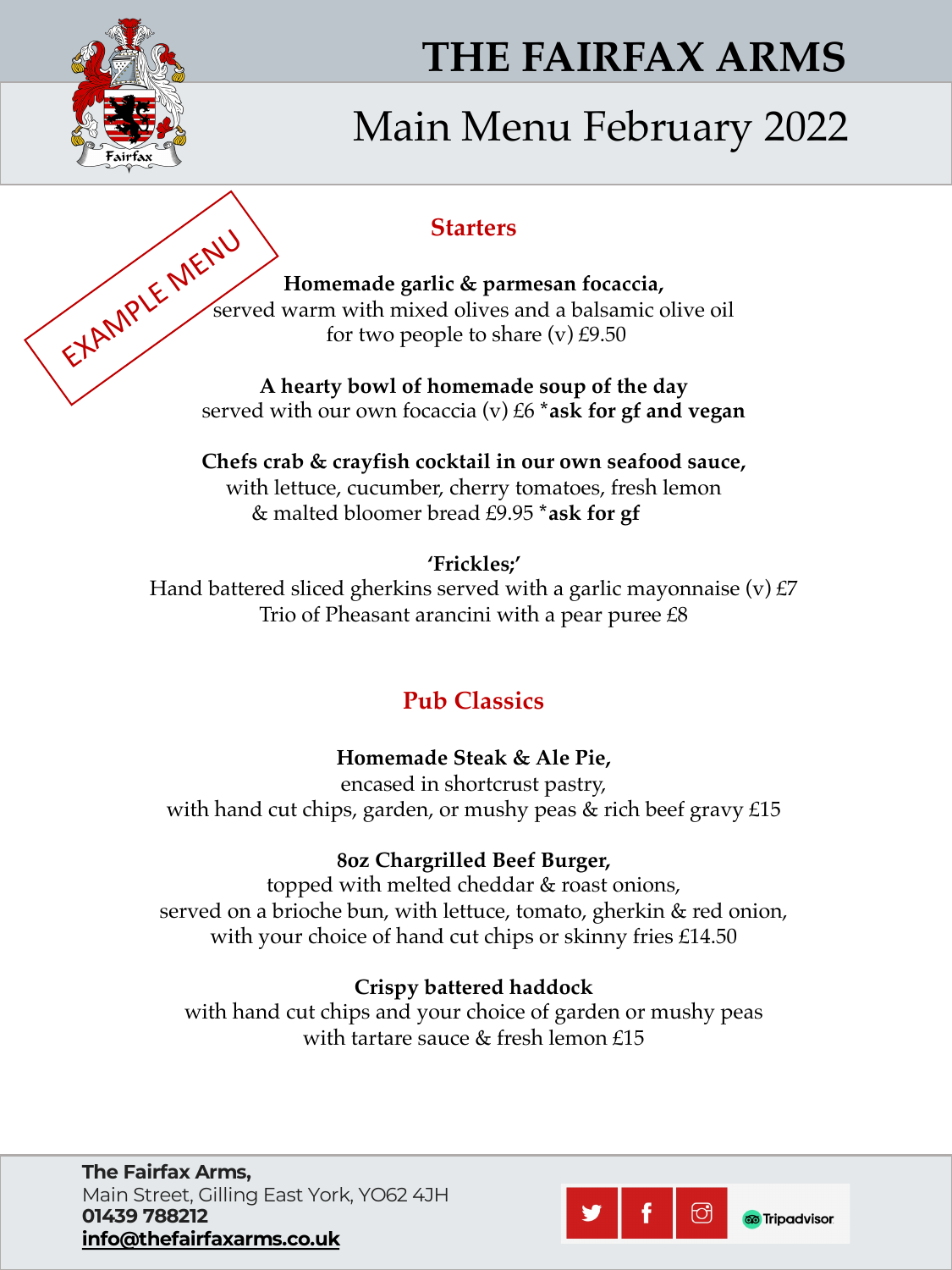

# **THE FAIRFAX ARMS**

#### **Pasta**

**Pheasent & smoked streaky bacon**  with tagliatelle, bound in a garlic cream sauce with fresh sage and parmesan shavings £17 **\*ask for gf pasta** EXAMPLE MENU

**Roast pepper, olive & chargrilled courgette**  with tagliatelle, in an arrabbiata sauce and topped with parmesan shavings  $(v)$  £15 **\*ask for gf pasta and vegan**

## **Something Special**

**Pan seared duck breast with dauphinoise potatoes,** 

accompanied by honey roast carrots & leeks and dressed with a honey, blackcurrant & red wine jus £21 **\*ask for gf**

**Stone Bass fillets served on a creamed chorizo,** 

with new potatoes & roast leeks with a mint chilli dressing and grilled fresh lemon £23 **\*ask for gf**

## **From the Grill**

#### **8oz Fillet Steak** £32 **16oz Rump Steak** £19 **8oz Rib eye** £26

All served with flat cap mushrooms, whole roast tomato and your choice of hand cut chips or skinny fries \*ask for gf

> **Add a sauce £4.00** Peppercorn Harrogate Blue Bearnaise

**The Fairfax Arms,**  Main Street, Gilling East York, YO62 4JH **01439 788212 [info@thefairfaxarms.co.uk](mailto:info@thefairfaxarms.co.uk)**